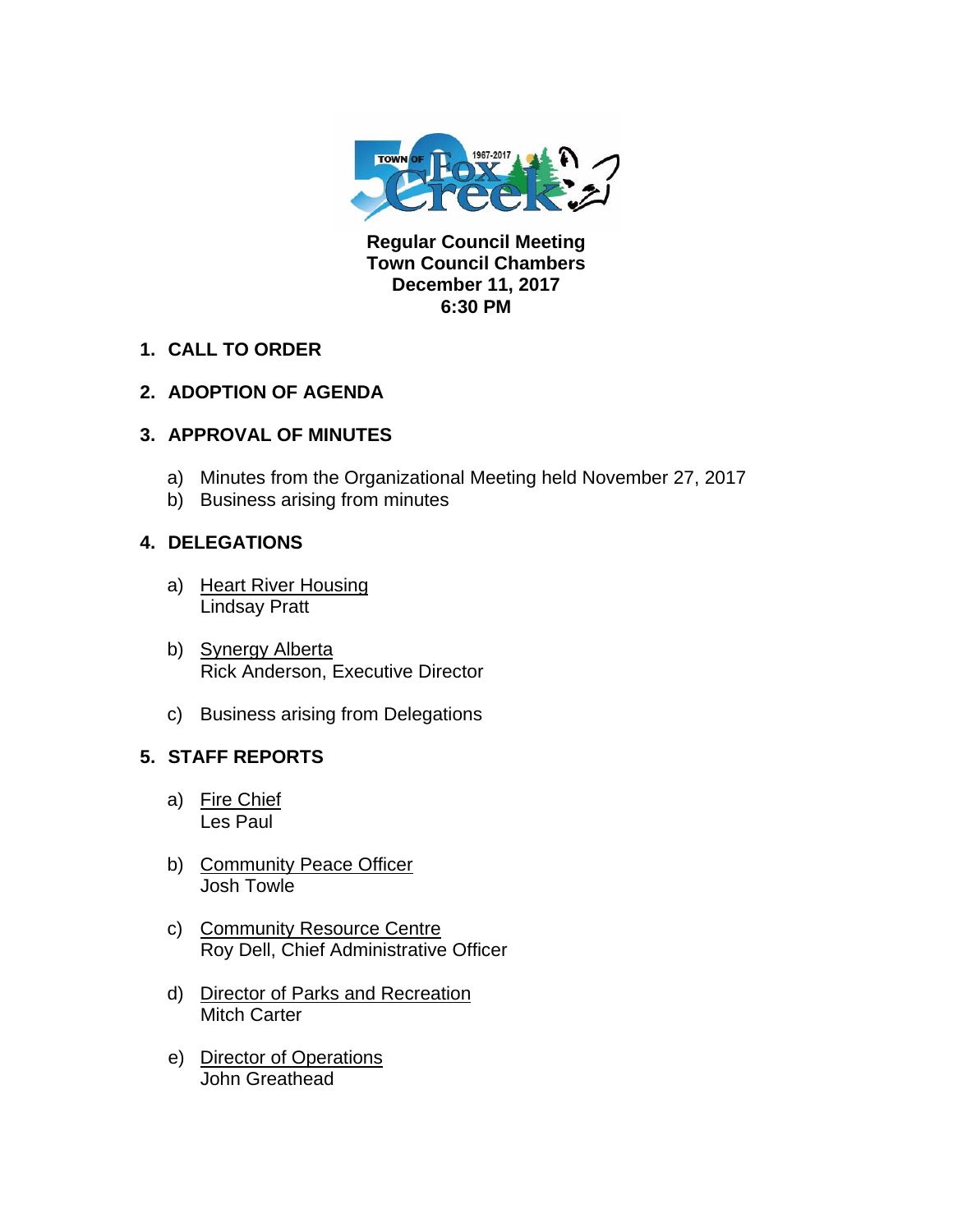- f) Director of Corporate Services Alicia Bourbeau
- h) Development Officer Yi Qin
- g) Clinic Manager Katelyn Duchesne
- i) Assistant Chief Administrative Officer Kristen Milne
- j) Chief Administrative Officer Roy Dell

### **6. BYLAWS / POLICIES**

a) Bylaw 803-2017 Amendment to Bylaw 744-2014 Regulate the Proceedings of Council Roy Dell, Chief Administrative Officer

# **7. ACCOUNTS PAYABLE**

a) Account Payables – For Period Ending December 6, 2017 Alicia Bourbeau, Director of Corporate Services

### **8. OLD BUSINESS**

a) Sidewalk Snow Removal John Greathead, Director of Operations

### **9. NEW BUSINESS**

- a) Request for Decision Interim 2018 Budget Alicia Bourbeau, Director of Corporate Services
- b) Request for Decision External Audit Services Alicia Bourbeau, Director of Corporate Services
- c) Request for Decision Recreation & Culture Committee Mitch Carter, Director of Parks and Recreation
- d) Request for Decision Regional Collaboration Grant Roy Dell, Chief Administrative Officer